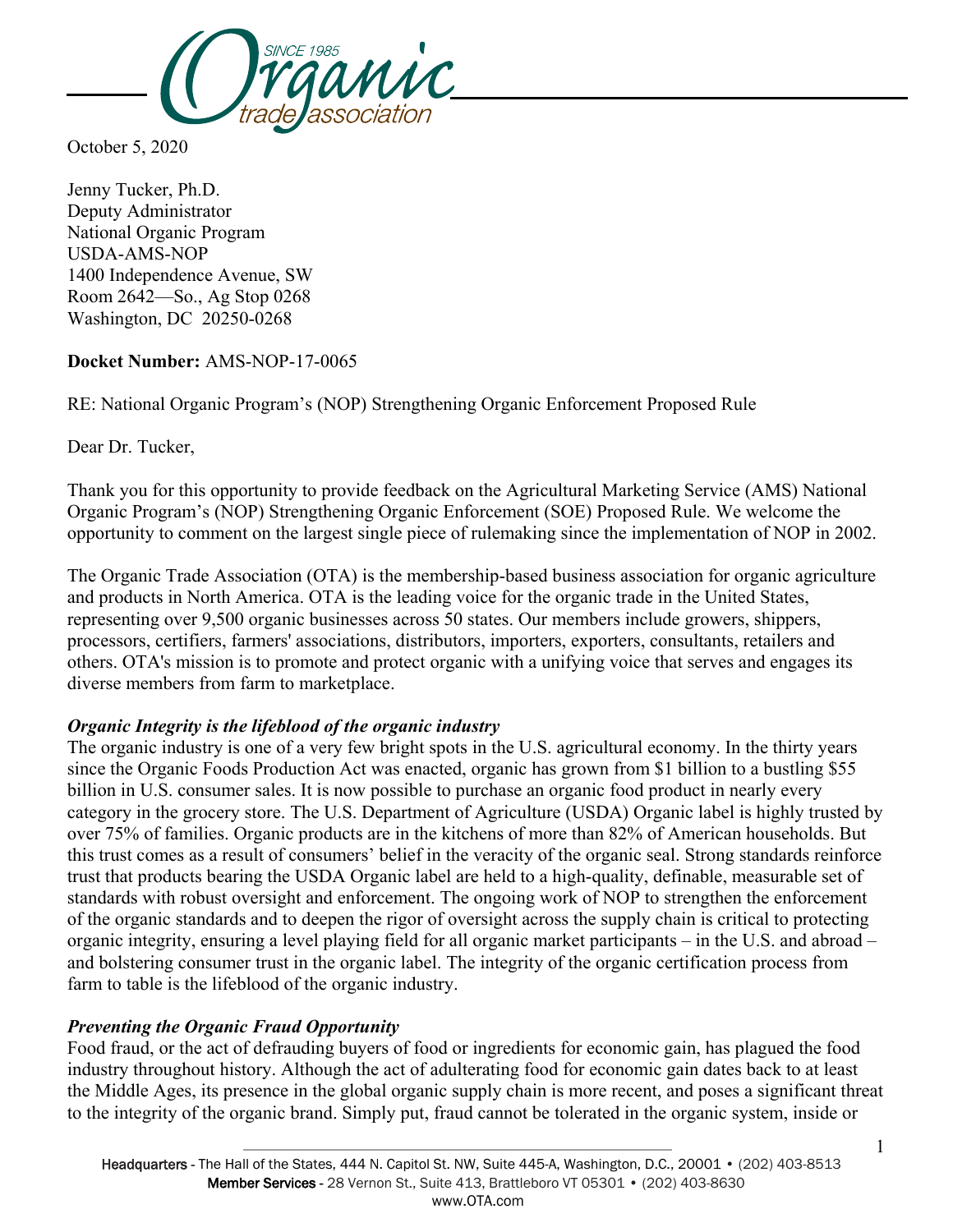

outside of the United States. Anytime there is fraud, it takes value out of the organic chain, and hurts organic farmers wherever they farm.

For the past three years, OTA has prioritized significant time and resources into actions that will help mitigate and prevent organic fraud. Our work ranges from our successful legislative efforts in the 2018 Farm Bill that authorized key provisions of this proposed rule, to our work with National Organic Standards Board (NOSB) and our member task force to help inform this proposed rule, to our major private-sector initiative that has evolved into an industry-wide fraud prevention program, called *Organic Fraud Prevention Solutions*. The program provides businesses with a systematic approach for carrying out a fraud vulnerability assessment and developing an Organic Fraud Prevention Plan. OTA thanks NOP for recognizing our program in the SOE as a private sector initiative that will help operations develop best practices to detect and prevent organic fraud. Certified operations, in fact, do have first-hand knowledge of their supply chains, and are often better able to detect and prevent organic fraud than a third party. OTA remains committed to proactively confronting the fraud challenge with effective solutions, and doing our part as leaders of the organic industry to prevent the organic fraud opportunity.

### *OTA Positions and Recommendations*

OTA maintains its position that everyone plays a role in preventing organic fraud. We applaud NOP for its major undertaking in drafting this proposed rule and for placing emphasis on strengthening supply chain traceability systems and organic fraud prevention plans. We also thank NOP for constructing a proposed rule that embraces shared responsibility across all entities in the supply chain, and for building in the use of riskassessment to guide supply chain audits. Establishing new requirements for data reporting will create comprehensive data transparency tools for better understanding organic production and trade dynamics. The new grower group standards will finally provide sound and consistent certification practices for millions of organic farmers worldwide. The Strengthening Organic Enforcement Proposed Rule will undoubtedly have significant and far-reaching impacts on the organic sector. Our focus now must be on swiftly moving to a final rule, and providing the support and resources needed to ensure successful implementation.

#### *NOP General Questions*

OTA is submitting individual comments on each topic in the proposed rule to help NOP in its process of finding and navigating our positions and recommendations. We have also submitted all of our comments bundled into a single PDF including this cover letter. In addition to answering the questions NOP is asking on each topic, we offer the following responses to the general questions NOP is asking.

- 1. **The clarity of the proposed requirements. Can certified operations, handlers, and certifying agents readily determine how to comply with the proposed regulations?** No, not in several cases. OTA finds the preamble to be mostly clear in explaining the intent and requirements of the proposed rule However, the intent and meaning are not adequately translated in the proposed rule text itself. We are concerned in many cases that certified operations and certifying agents will not be able to readily determine how to comply with the regulations without the assistance of the preamble. In some cases, both the preamble and the proposed rule require clarification. We have addressed these instances and provided recommended solutions in our comments on each topic.
- 2. **The implementation timeframe. AMS is proposing that all requirements in this proposed rule be implemented within ten months of the effective date of the final rule (this is also one year after publication of the final rule).** OTA supports implementation of the Strengthening Organic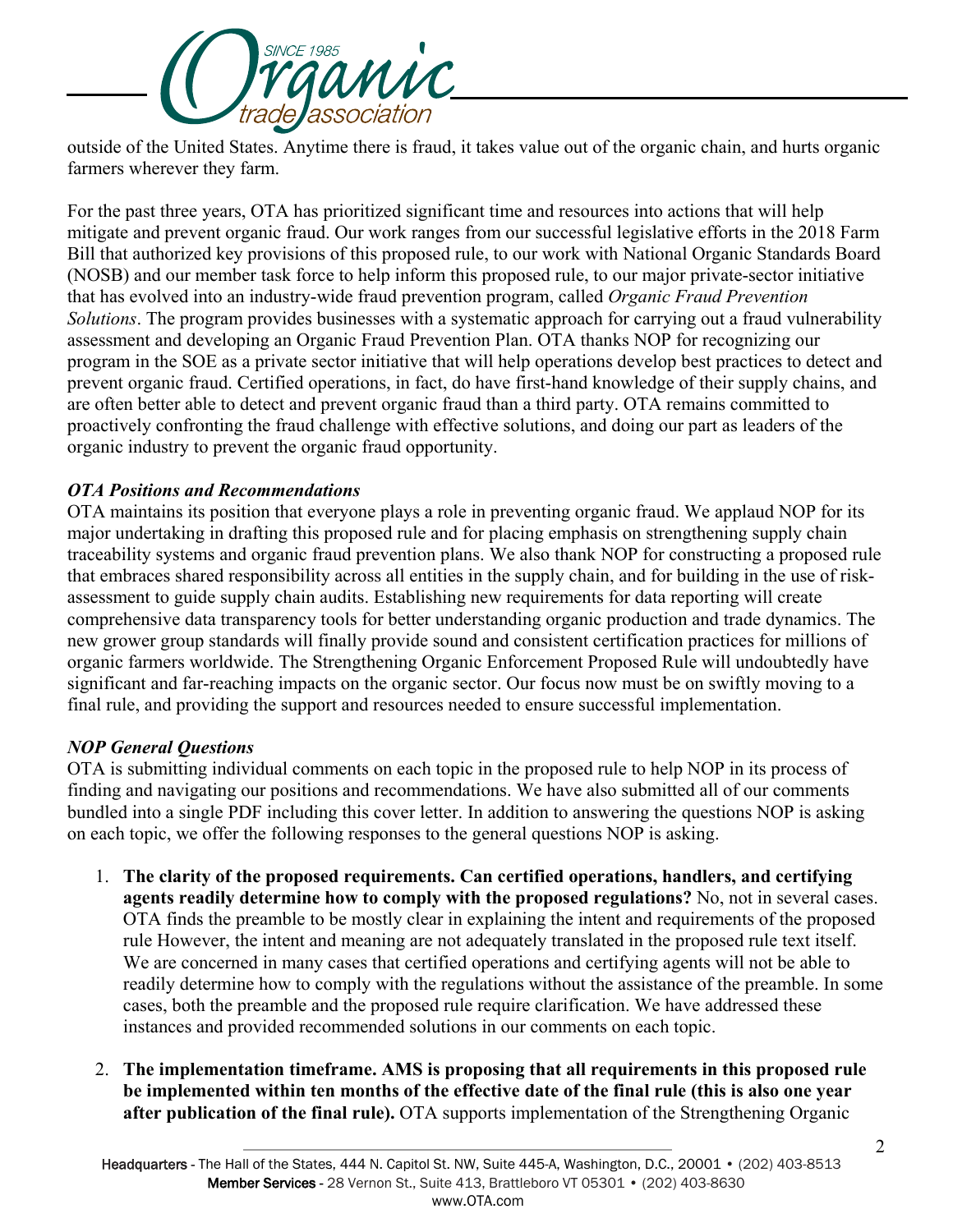

Enforcement Proposed Rule at the earliest feasible opportunity. In most cases, NOP's proposed oneyear timeframe after publication of the final rule is suitable based on our assessment. However, certain sections of the Proposed Rule will require significant preparation in systems and resources for operations and certifiers to be in compliance. We identify our recommended implementation timeframes in our comments on each topic, and also provide a summary in our comment titled 'Implementation Timeframe.'

- 3. **The accuracy of the estimates in the Regulatory Impact Analysis and Regulatory Flexibility Analysis, which describe the expected costs of this proposed rule on all affected entities and on small businesses, respectively.** OTA was not able to fully analyze the Regulatory Impact Analysis and Regulatory Flexibility Analysis due to the short comment period and the substantive content of the proposed rule. OTA strongly agrees that the benefits of this Proposed Rule far outweigh the costs. To support operations in taking on the costs that will be needed to come into compliance with the rule, we urge USDA to continue offering the Organic Certification Cost Share Program. As certification costs have increased over the years and may rise due to the requirements of the proposed rule, it is critical that USDA provide cost share assistance at the maximum amount allowed by federal law which is currently 75% or \$750 per scope for certified operations.
- 4. **Are there alternatives to regulations, or less stringent requirements, that could achieve the same objectives as this proposed rule?** Yes, in many cases additional detail or explanation is needed that would best be addressed in Guidance. Given the broad diversity of the organic supply chain, it is critical that the NOP regulations are uniform in nature to ensure organic integrity while, at the same time, flexible enough to work for various organic operations up and down the supply chain. In our analysis of the proposed requirements, we continued to find that the risk of fraud and/or the risk to organic integrity can be very different (low- to high-risk) depending on where in the supply chain the handling is taking place (e.g. lower, middle or upper echelon), the type of commodity being traded (e.g. produce vs. dairy), whether the product is packaged or unpackaged and the nature of the packaging (open tote vs. tamper-proof final packaging). In some cases, a "one-size-fits-all" approach does not make sense to meet the end goal - traceability, fraud prevention and organic integrity. Accordingly, we have provided recommendations, per topic, on where Guidance can serve as a supplementary tool to support compliance with the regulations.
- 5. **How will certifying agents cover the costs of additional actions required under this rule, such as the required unannounced inspections and the issuing of NOP Import Certificates? Will certifying agents charge fees that are consistent for expanded handlers, brokers, importers and exporters?** OTA appreciates these extremely important questions and refers to certifying agents themselves for the answers, as we recognize that each agent has their own fee structure. We also refer to our comments on cost-share certification and the importance of continued congressional support for the National Organic Program. OTA does not take lightly the magnitude of this rule and the tremendous amount of energy and resources it will take to not only implement the rule but maintain it in the foreseeable future.

# *Continued Congressional Support for the National Organic Program*

Given the tremendous growth rate of the organic industry over the past several years, accurate data for the production, pricing and marketing of organic products is essential to maintaining stable markets, identifying fraud, creating risk management tools, tracking production trends, and increasing exports. Investments in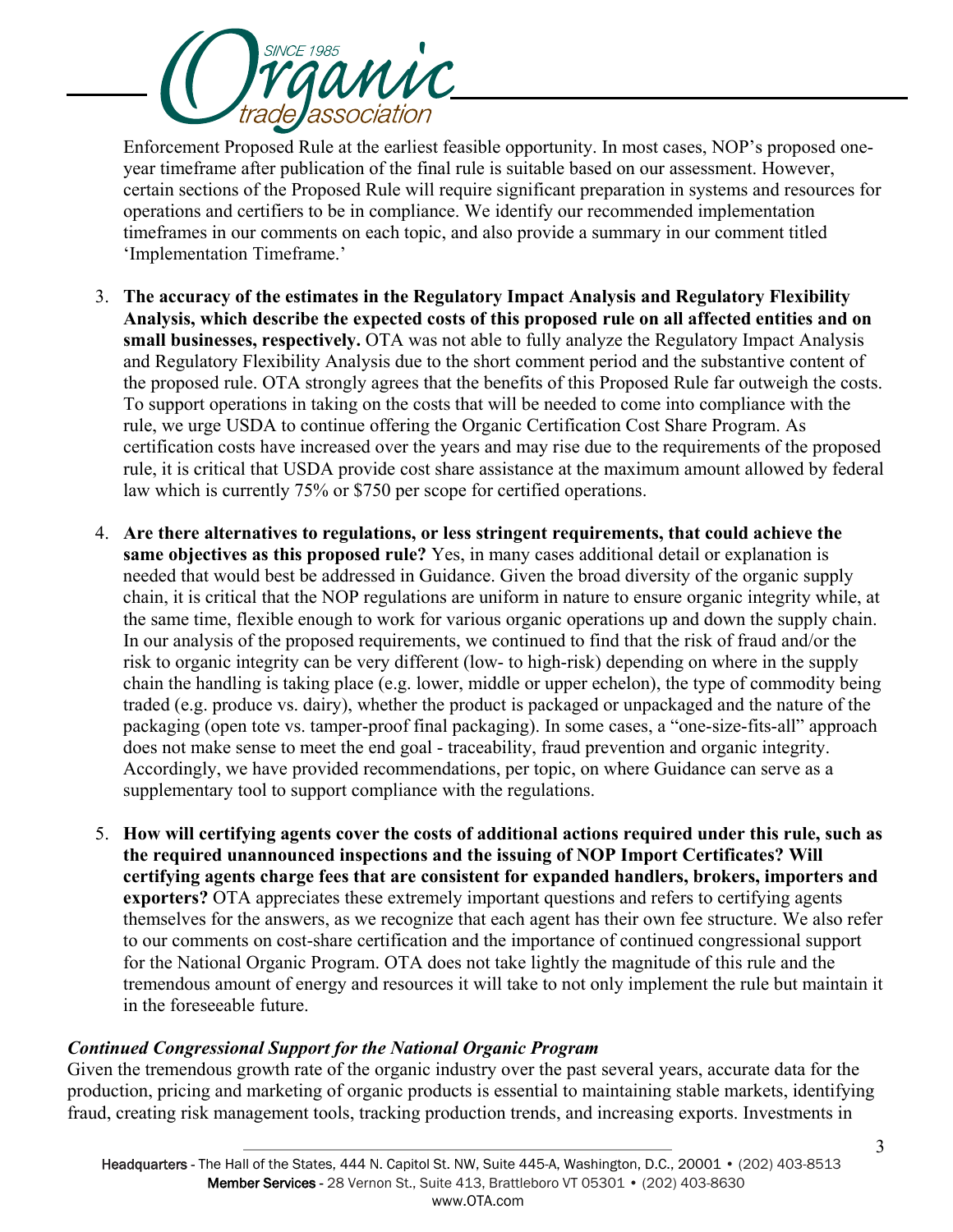

technology and access to data to improve tracking of international organic trade will provide the necessary information to ensure a transparent marketplace. OTA has consistently worked with Congress to advocate for increased funding for the National Organic Program to collect data, as well as make important investments in technology to ensure the data is accessible. In both the 2014 and 2018 Farm Bills, OTA successfully advocated for Congress to include \$5 million in mandatory funding to support technology upgrades at NOP. The funding was used to create the Organic Integrity Database (OID) and recent funding included in the 2018 Farm Bill was provided for NOP to make upgrades and maintain OID while also investing in technology to set up a tracking system for electronic import certificates through the U.S. Customs and Border Protection's Automated Commercial Environment (CBP-ACE) system.

NOP's annual budget is provided by Congress through discretionary appropriations. Over the past five years, NOP funding has increased by more than 30% due to OTA's advocacy and in the 2018 Farm Bill. OTA also secured an authorization to increase NOP's budget by 10% per year to keep pace with market growth. Continued Congressional support for NOP funding is vital to ensure that the requirements of the proposed rule related to data collection are achievable, and the federally operated databases upon which the SOE Rule relies (OID & CBP-ACE) can continue to provide the critical functionality and data that the industry requires.

## *Continuous Improvement in Advancing Organic Standards*

We commend NOP for incorporating many outstanding recommendations of the NOSB into this Strengthening Organic Enforcement Proposed Rule that had not been previously implemented. Advancing these recommendations through rulemaking is critical for ensuring uniform and robust standards, a healthy market for organic products, and credibility of the USDA Organic label. There is still more work to do, as there are 20 NOSB recommendations from the past 10 years that have yet to be implemented that would address areas of the organic regulation where clarity and uniform implementation are critically needed, such as animal welfare, apiculture, and greenhouse production standards. Continuous improvement in advancing organic standards is essential for building consumer and industry trust in the USDA Organic label. We look forward to working with USDA to strengthen the public-private partnership, and ensure success of the USDA Organic label into the future.

On behalf of our members across the supply chain and the country, the Organic Trade Association thanks USDA and the National Organic Program for your commitment to protecting organic integrity.

Respectfully submitted,

Awandolyn V. Wyand

 Gwendolyn Wyard Johanna Mirenda Vice President, Regulatory and Technical Affairs Farm Policy Director

cc: Laura Batcha Executive Director/CEO Organic Trade Association

florenna Muenda